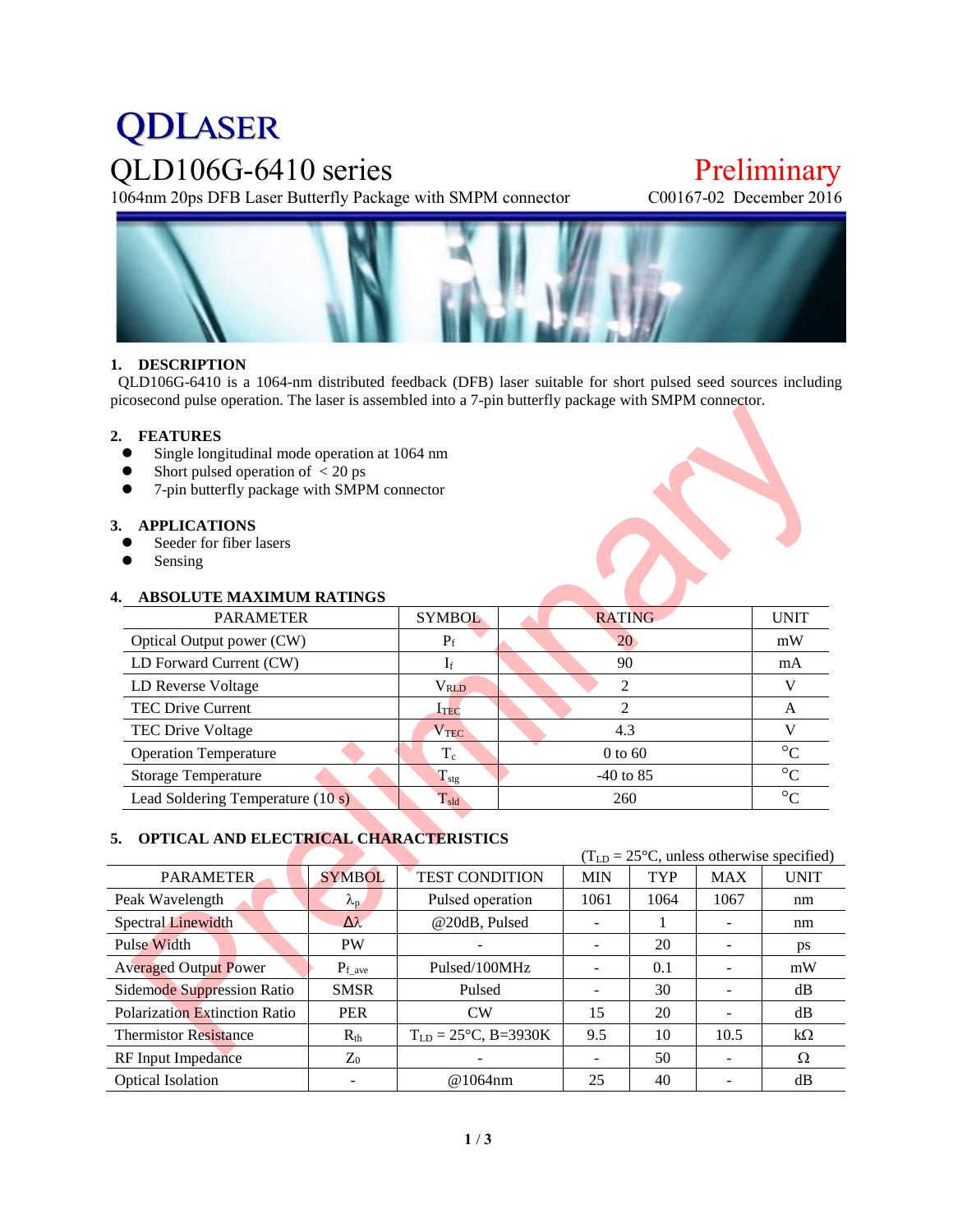

# **6. PRODUCT PART NUMBER**

| Part Number     | Fiber Type               | Fiber Diameter | Connector |
|-----------------|--------------------------|----------------|-----------|
| OLD106G-6410    | Polarization maintaining | 900 um         | FC/APC    |
| OLD106G-6410-11 | fiber                    | $250 \mu m$    | Ferrule   |

## **7. OUTLINE DRAWING**

All dimensions in millimeters.



(a) 900-µm fiber diameter and FC/APC connector type (QLD106G-6410)



(b) 250-µm fiber diameter and ferrule type (QLD106G-6410-11)